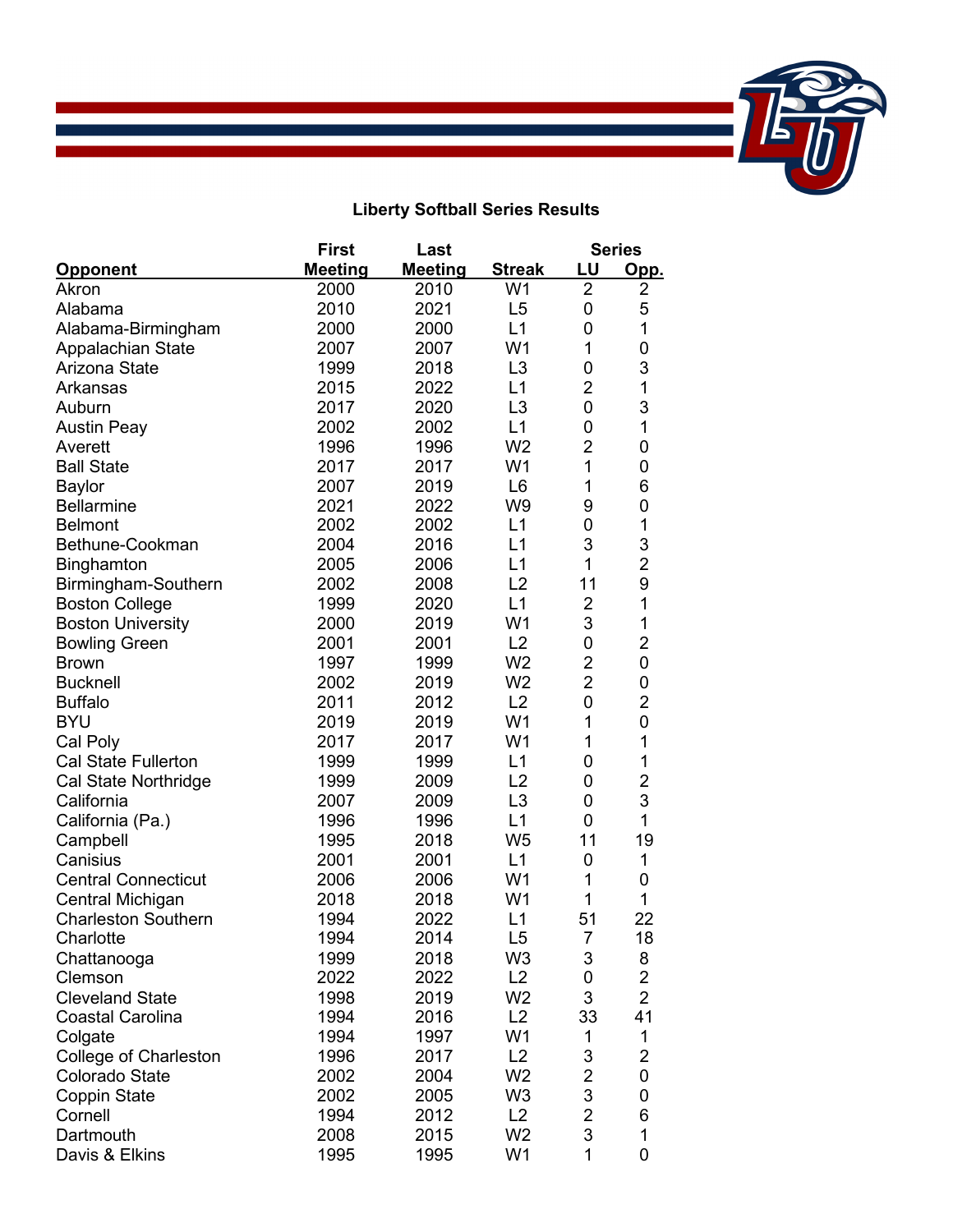| Dayton                               | 2004         | 2004         | W <sub>1</sub>       | 1                   | 0              |
|--------------------------------------|--------------|--------------|----------------------|---------------------|----------------|
| <b>Delaware</b>                      | 2004         | 2018         | W <sub>1</sub>       | 3                   | 2              |
| <b>Delaware State</b>                | 1999         | 2019         | W10                  | 10                  | 0              |
| <b>DePaul</b>                        | 2003         | 2003         | L1                   | 0                   | 1              |
| <b>Detroit Mercy</b>                 | 2018         | 2018         | W <sub>1</sub>       | 1                   | 0              |
| <b>Drexel</b>                        | 2011         | 2011         | W <sub>1</sub>       | 1                   | 0              |
| Duke                                 | 2019         | 2022         | L1                   | $\overline{2}$      | $\overline{2}$ |
| East Carolina                        | 1996         | 2021         | W4                   | $\overline{7}$      | 33             |
| East Stroudsburg                     | 1997         | 1997         | L1                   | 0                   | $\mathbf 1$    |
| <b>East Tennessee State</b>          | 2010         | 2014         | L1                   | 4                   | $\overline{2}$ |
| Eastern Kentucky                     | 1999         | 2022         | W4                   | 9                   | 1              |
| Elon                                 | 1998         | 2020         | W <sub>2</sub>       | 12                  | 6              |
| Fairfield                            | 1998         | 2013         | L1                   | 4                   | $\overline{2}$ |
| <b>Fairleigh Dickinson</b>           | 2002         | 2018         | W <sub>5</sub>       | 5                   | 0              |
| Florida                              | 2015         | 2017         | L2                   | 0                   | $\overline{c}$ |
| <b>Florida Atlantic</b>              | 2003         | 2022         | W <sub>1</sub>       | $\overline{2}$      | 5              |
| <b>Florida Gulf Coast</b>            | 2014         | 2022         | W <sub>6</sub>       | 6                   | $\overline{2}$ |
| <b>Florida State</b>                 | 2009         | 2020         | L2                   | 0                   | $\overline{2}$ |
| Fordham                              | 1998         | 2008         | L2                   | 1                   | 5              |
| <b>Fresno State</b>                  | 2009         | 2009         | L1                   | 0                   | 1              |
| Furman                               | 2014         | 2014         | L1                   | 0                   | 1              |
| Gardner-Webb                         | 2004         | 2018         | W11                  | 34                  | 8              |
| George Mason                         | 1994         | 2000         | L1                   | 8                   | 7              |
| Georgetown                           | 2007         | 2014         | L2                   | 3                   | 3              |
| George Washington                    | 2010         | 2022         | W <sub>5</sub>       | 5                   | 0              |
| Georgia                              | 2022         | 2022         | L1                   | $\mathbf 1$         | 1              |
| Georgia Southern                     | 2003         | 2003         | L2                   | 0                   | $\overline{2}$ |
| Georgia Tech                         | 2011         | 2011         | L1                   | 0                   | 1              |
| <b>Grace College</b>                 | 1995         | 1995         | W <sub>2</sub>       | $\overline{2}$      | 0              |
| Grambling                            | 2016         | 2016         | W <sub>1</sub>       | $\mathbf{1}$        | 0              |
| Hampton                              | 1994         | 2018         | W <sub>5</sub>       | 47                  | 11             |
| Hartford                             | 1997         | 1997         | L1                   | 0                   | 1              |
| Harvard                              | 2000         | 2004         | L <sub>3</sub>       | 0                   | 3              |
| Hawaii                               | 2007         | 2007         | W <sub>1</sub>       | 1                   | 1              |
| Hofstra                              | 2018         | 2022         | W <sub>3</sub>       | 3                   | 0              |
| Houston                              | 2015         | 2015         | L1                   | 0                   | $\mathbf{1}$   |
| <b>Houston Baptist</b>               | 2015         | 2015         | W1                   | $\mathbf{1}$        | 0              |
| <b>Illinois</b>                      | 2003         | 2022         | L4                   | 0                   | 4              |
| <b>Illinois State</b>                | 2015         | 2017         | W <sub>1</sub>       | 1                   | 1              |
| Indiana                              | 2006         | 2006         | W <sub>1</sub>       | 1                   | 0              |
| Indiana State                        | 2006         | 2006         | W <sub>1</sub>       | 1                   | 0              |
| Iona                                 | 2004         | 2004         | L1                   | 0                   | 1              |
| lowa                                 | 2011         | 2022         | L <sub>3</sub>       | 1                   | 3              |
| <b>Iowa State</b>                    | 2006         | 2019         | L4                   | 1                   | 4              |
| <b>IUPUI</b>                         | 2004         | 2013         | W <sub>2</sub>       | $\overline{c}$      | 0              |
| <b>Jackson State</b>                 | 2011         | 2011         | L1                   | 0<br>$\overline{7}$ | 1              |
| Jacksonville                         | 2009         | 2022         | W7                   | 0                   | 3              |
| <b>Jacksonville State</b>            | 2016         | 2016         | L1<br>W <sub>1</sub> |                     | 1              |
| James Madison                        | 2002         | 2022         | L2                   | 10                  | 15             |
| Kansas                               | 2000         | 2015         | W <sub>1</sub>       | 0<br>1              | $\overline{2}$ |
| Kansas City<br><b>Kennesaw State</b> | 2021<br>2007 | 2021<br>2022 | W <sub>9</sub>       | 15                  | 0              |
| <b>Kent State</b>                    | 2019         | 2019         | W <sub>1</sub>       | 1                   | 6<br>0         |
| Kentucky                             | 2000         | 2022         | L <sub>6</sub>       | 0                   | 6              |
| Lafayette                            | 2005         | 2005         | W <sub>1</sub>       | 1                   | 0              |
| Lamar                                | 2015         | 2017         | W <sub>3</sub>       | 3                   | 1              |
|                                      |              |              |                      |                     |                |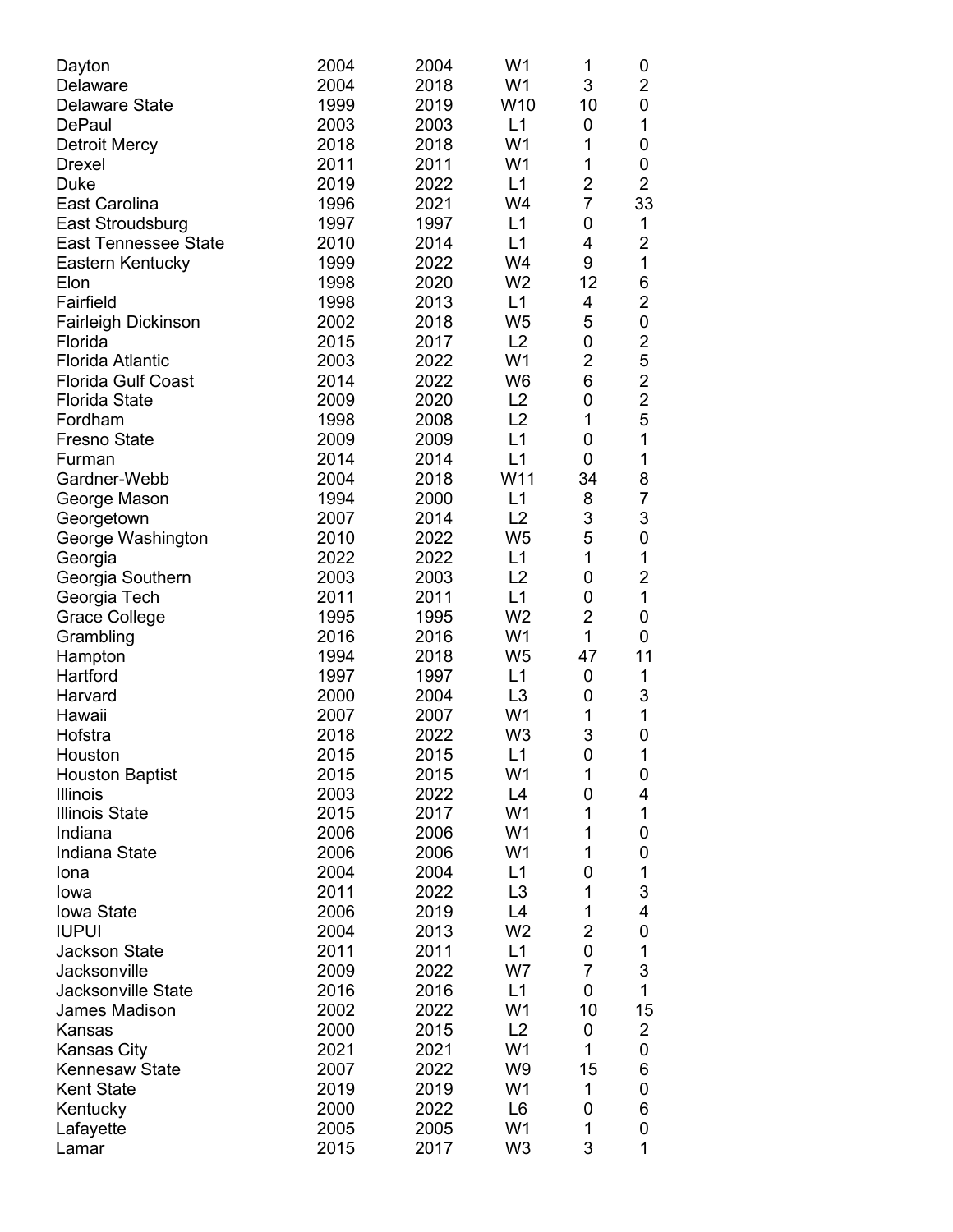| La Salle                      | 2012 | 2016 | W <sub>3</sub> | 3              | 0              |
|-------------------------------|------|------|----------------|----------------|----------------|
| Lehigh                        | 1996 | 2022 | W <sub>1</sub> | 1              | $\overline{2}$ |
| Lipscomb                      | 2005 | 2021 | W <sub>1</sub> | 8              | 3              |
| Long Beach State              | 2009 | 2019 | L2             | 0              | $\overline{2}$ |
| Long Island                   | 1996 | 2011 | W <sub>1</sub> | $\mathbf 1$    | 1              |
| Longwood                      | 1994 | 2021 | W <sub>5</sub> | 23             | 39             |
| Louisiana Tech                | 2016 | 2016 | W <sub>2</sub> | $\overline{2}$ | 0              |
| Louisville                    | 2007 | 2022 | W <sub>1</sub> | 1              | 1              |
| Loyola (Chicago)              | 2002 | 2015 | W <sub>2</sub> | $\overline{2}$ | 0              |
|                               | 1999 | 2017 | L <sub>3</sub> | 0              | 3              |
| Loyola Marymount<br>LSU       | 2016 | 2021 | L <sub>3</sub> | 0              | 3              |
|                               | 2006 |      | W4             | 4              |                |
| Lynchburg College             |      | 2007 | W <sub>3</sub> |                | 0              |
| Maine                         | 2000 | 2022 |                | 6              | 1              |
| Manhattan                     | 1998 | 2013 | W <sub>1</sub> | 4              | $\overline{2}$ |
| Marist                        | 1998 | 2011 | W4             | 4              | 0              |
| Marshall                      | 1994 | 2019 | W <sub>3</sub> | 6              | 12             |
| Maryland                      | 1997 | 2022 | W <sub>2</sub> | 3              | $\overline{2}$ |
| <b>Maryland Eastern Shore</b> | 1994 | 1995 | W <sub>2</sub> | $\overline{2}$ | $\overline{2}$ |
| Memphis                       | 2016 | 2016 | W <sub>1</sub> | $\mathbf{1}$   | 0              |
| Mercer                        | 2015 | 2015 | L1             | 0              | 1              |
| <b>McNeese</b>                | 2019 | 2019 | L1             | 0              | 1              |
| Michigan                      | 2007 | 2020 | W <sub>1</sub> | $\overline{2}$ | 1              |
| Middle Tennessee State        | 1997 | 2021 | W <sub>2</sub> | 3              | 3              |
| Mississippi State             | 2020 | 2020 | L1             | 0              | 1              |
| Missouri                      | 2020 | 2022 | L <sub>2</sub> | 0              | $\overline{2}$ |
| Monmouth                      | 2002 | 2012 | L2             | 1              | $\overline{2}$ |
| <b>Morehead State</b>         | 2006 | 2006 | W <sub>1</sub> | 1              | 0              |
| Morgan State                  | 1998 | 2018 | W <sub>5</sub> | 6              | $\overline{2}$ |
| Mount St. Mary's (Md.)        | 1994 | 2011 | W10            | 10             | 0              |
| Nevada                        | 2007 | 2007 | W <sub>1</sub> | 1              | 0              |
| <b>New Mexico</b>             | 2005 | 2020 | W <sub>2</sub> | $\overline{2}$ | 2              |
| <b>New Mexico State</b>       | 2005 | 2021 | W <sub>2</sub> | $\overline{2}$ | 1              |
| <b>Norfolk State</b>          | 1997 | 2016 | W16            | 16             | 0              |
| North Alabama                 | 2019 | 2022 | W7             | 8              | $\overline{2}$ |
| North Carolina                | 1997 | 2022 | L2             | 2              | 6              |
| North Carolina A&T            | 1994 | 2018 | W8             | 32             | 3              |
| North Carolina Central        | 2012 | 2017 | W <sub>2</sub> | 7              | 1              |
| <b>North Carolina State</b>   | 2005 | 2018 | W <sub>2</sub> | $\overline{2}$ | $\overline{2}$ |
| North Dakota State            | 2005 | 2012 | L2             | 0              | $\overline{2}$ |
| Northern Illinois             | 2001 | 2001 | W <sub>1</sub> | 1              | 1              |
| North Florida                 | 2011 | 2022 | W <sub>5</sub> | 9              | $\overline{2}$ |
| <b>North Texas</b>            | 2016 | 2016 | L1             | 1              | 1              |
| Northwestern                  | 2007 | 2022 | L2             | 0              | $\overline{c}$ |
| <b>Northwestern State</b>     | 2016 | 2016 | L2             | 0              | $\overline{2}$ |
| Notre Dame                    | 1999 | 2022 | W <sub>1</sub> | $\overline{c}$ | 5              |
| Oakland                       | 2017 | 2017 | W <sub>1</sub> | $\mathbf{1}$   | 0              |
| Ohio                          | 1996 | 2019 | L1             | 4              | 6              |
| <b>Ohio State</b>             | 2003 | 2022 | W <sub>1</sub> | 1              | 1              |
| Oklahoma                      | 2014 | 2021 | L <sub>3</sub> | 0              | 3              |
| Oklahoma State                | 2021 | 2021 | L2             | 0              | 2              |
| Ole Miss                      | 2014 | 2020 | W <sub>1</sub> | 1              | 1              |
| <b>Oregon State</b>           | 2007 | 2007 | L2             | 0              | 2              |
| Pacific                       | 2007 | 2007 | W <sub>2</sub> | $\overline{c}$ | 1              |
| <b>Penn State</b>             | 2001 | 2008 | L <sub>3</sub> | 0              | 3              |
| Pennsylvania                  | 2000 | 2020 | W <sub>2</sub> | 2              | $\overline{2}$ |
| Pitt                          | 2019 | 2021 | W <sub>2</sub> | $\overline{2}$ | 0              |
|                               |      |      |                |                |                |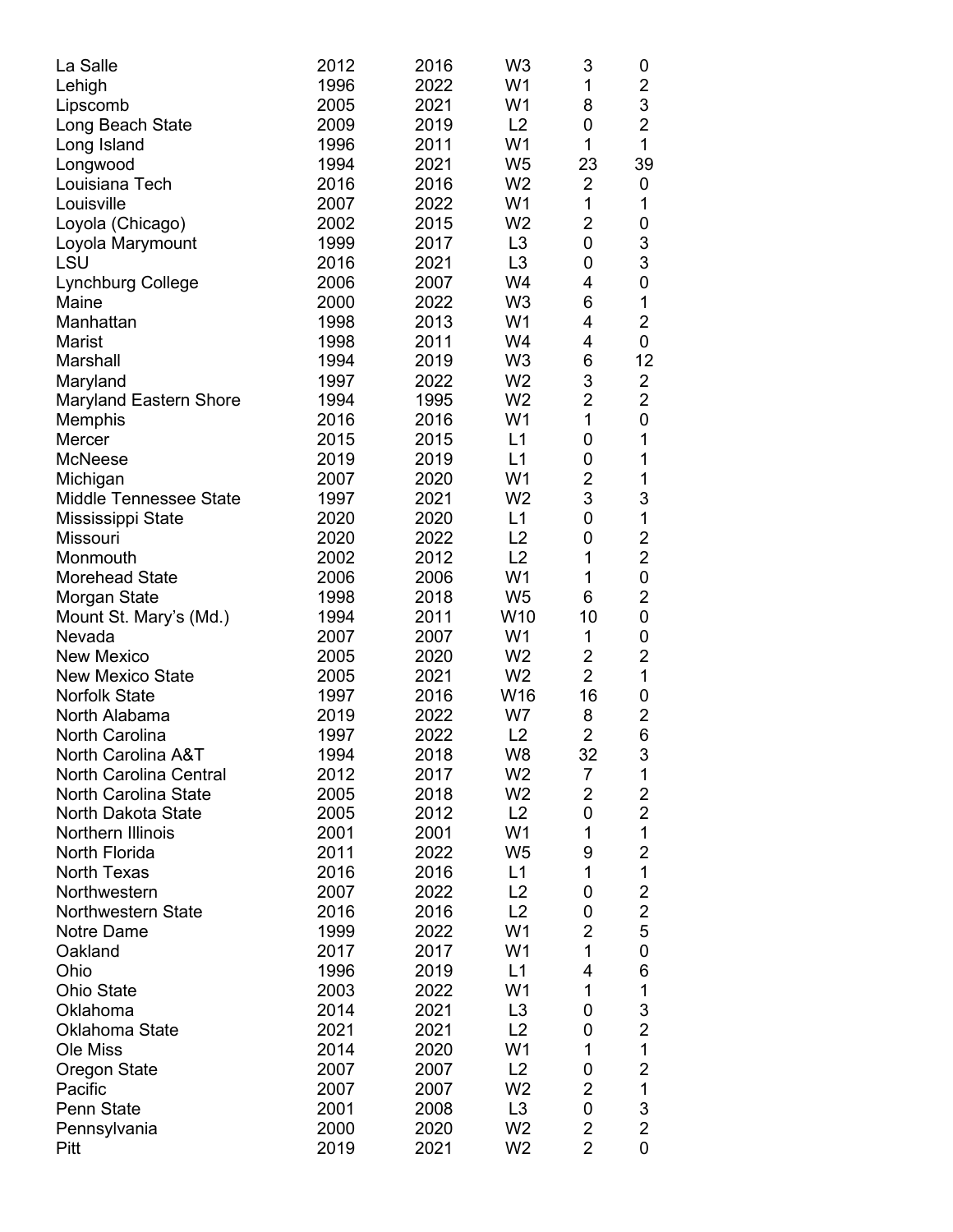| Presbyterian<br>Princeton  | 2008<br>2007 | 2018<br>2019 | W7<br>W4             | 25<br>4        | 10<br>0        |           |
|----------------------------|--------------|--------------|----------------------|----------------|----------------|-----------|
| Purdue                     | 1999         | 2009         | W <sub>1</sub>       | 1              | $\overline{2}$ |           |
| Queens College             | 1994         | 1995         | L <sub>3</sub>       | 1              | 3              |           |
| Quinnipiac                 | 2000         | 2019         | W <sub>3</sub>       | 3              | 0              |           |
| Radford                    | 1994         | 2021         | W <sub>6</sub>       | 37             | 54             |           |
| Rhode Island               | 1999         | 2017         | W <sub>2</sub>       | 5              | $\overline{2}$ |           |
| Rider                      | 1997         | 2015         | W <sub>2</sub>       | 3              | 1              |           |
| <b>Robert Morris</b>       | 2002         | 2019         | W <sub>1</sub>       | 1              | 1              |           |
| <b>Rutgers</b>             | 2001         | 2022         | W7                   | $\overline{7}$ | 1              |           |
| <b>Sacred Heart</b>        | 2016         | 2019         | W <sub>2</sub>       | $\overline{2}$ | 1              |           |
| <b>Saint Louis</b>         | 2005         | 2008         | W <sub>1</sub>       | $\overline{2}$ | 1              |           |
| Samford                    | 2002         | 2004         | L2                   | 0              | 2              |           |
| <b>Sam Houston State</b>   | 2012         | 2012         | L1                   | 0              | 1              |           |
| San Diego State            | 2018         | 2019         | W <sub>1</sub>       | 1              | 1              |           |
| Savannah State             | 2012         | 2012         | W <sub>2</sub>       | $\overline{2}$ | 0              |           |
| Seton Hall                 | 1998         | 1998         | L1                   | 0              | 1              |           |
| Shippensburg               | 1995         | 1995         | L1                   | 0              | 1              |           |
| Siena                      | 2011         | 2011         | W <sub>1</sub>       | 1              | 0              |           |
| <b>SIU Edwardsville</b>    | 2013         | 2013         | L1                   | 0              | 1              |           |
| South Alabama              | 2015         | 2022         | W1                   | 1              | 1              |           |
| South Carolina             | 2015         | 2018         | L2                   | 1              | 4              |           |
| South Carolina State       | 2015         | 2015         | W <sub>1</sub>       | 1              | 0              |           |
| South Dakota State         | 2015         | 2015         | L1                   | 0              | 1              |           |
| South Florida              | 2001         | 2013         | L2                   | 0              | $\overline{2}$ |           |
| Southeast Mo. State        | 1998         | 1998         | L1                   | 0              | 1              |           |
| St. Andrews                | 1995         | 1995         | W <sub>1</sub>       | 1              | 0              |           |
| St. Bonaventure            | 1998         | 2000         | W4                   | 4              | 1              |           |
| St. Francis (Pa.)          | 1998         | 2017         | L4                   | 1              | 5              |           |
| St. John's                 | 1995         | 2010         | L4                   | $\overline{2}$ | 4              |           |
| St. Joseph's (Pa.)         | 1996         | 2000         | L2                   | 1              | 3              |           |
| St. Peters                 | 2001         | 2001         | L1                   | 0              | 1              |           |
| Stetson                    | 2003         | 2022         | L1                   | 9              | 8              |           |
| <b>Stony Brook</b>         | 2006         | 2014         | L <sub>3</sub>       | 1              | 3              |           |
| Syracuse                   | 2017         | 2017         | W <sub>1</sub>       | 1              | 0              |           |
| Temple                     | 2000         | 2013         | W <sub>1</sub>       | 1              | $\mathbf 1$    |           |
| Tennessee                  | 2001         | 2022         | L1                   | 1              | 21             |           |
| <b>Tennessee Martin</b>    | 1999         | 1999         | W <sub>1</sub>       | 1              | 0              |           |
| <b>Tennessee Tech</b>      | 2004         | 2016         | L2                   | 3              | 4              | $(1$ tie) |
| Texas                      | 2020         | 2020         | L2                   | 0              | 2              |           |
| Texas A&M                  | 2009         | 2019         | L1                   | 1              | 3              |           |
| Texas A&M - Corpus Christi | 2003         | 2006         | W <sub>3</sub>       | 5              | 6              |           |
| <b>Texas Southern</b>      | 2020         | 2020         | W <sub>1</sub>       | 1              | 0              |           |
| <b>Texas State</b>         | 2012         | 2017         | L4                   | 0              | 4              |           |
| <b>Texas Tech</b>          | 1997         | 2011         | L <sub>3</sub>       | 1              | 4              |           |
| Toledo                     | 2002         | 2018         | W <sub>1</sub>       | $\overline{2}$ | 1              |           |
| Towson                     | 1994         | 2008         | L <sub>3</sub>       | 3              | 7              |           |
| Troy                       | 2009         | 2021         | W <sub>1</sub>       | 1              | 1              |           |
| Tulsa                      | 2014         | 2014         | L1                   | 0              | 1              |           |
| <b>UC Davis</b>            | 2009         | 2018         | W1                   | 1              | $\overline{2}$ |           |
| <b>UCF</b>                 | 2002         | 2022         | L6                   | 0              | 6              |           |
| <b>UCLA</b>                | 2002         | 2020         | L <sub>5</sub>       | 0              | 5              |           |
| <b>UMass Lowell</b>        | 1996         | 2015         | W <sub>3</sub>       | 3              | 0              |           |
| <b>UMBC</b>                | 1994         | 2014         | W1                   | 12             | 10             |           |
| <b>UNC Greensboro</b>      | 1996         | 2014         | L1<br>W <sub>1</sub> | 10             | 32             |           |
| <b>UNC Wilmington</b>      | 1995         | 2017         |                      | 15             | 6              |           |